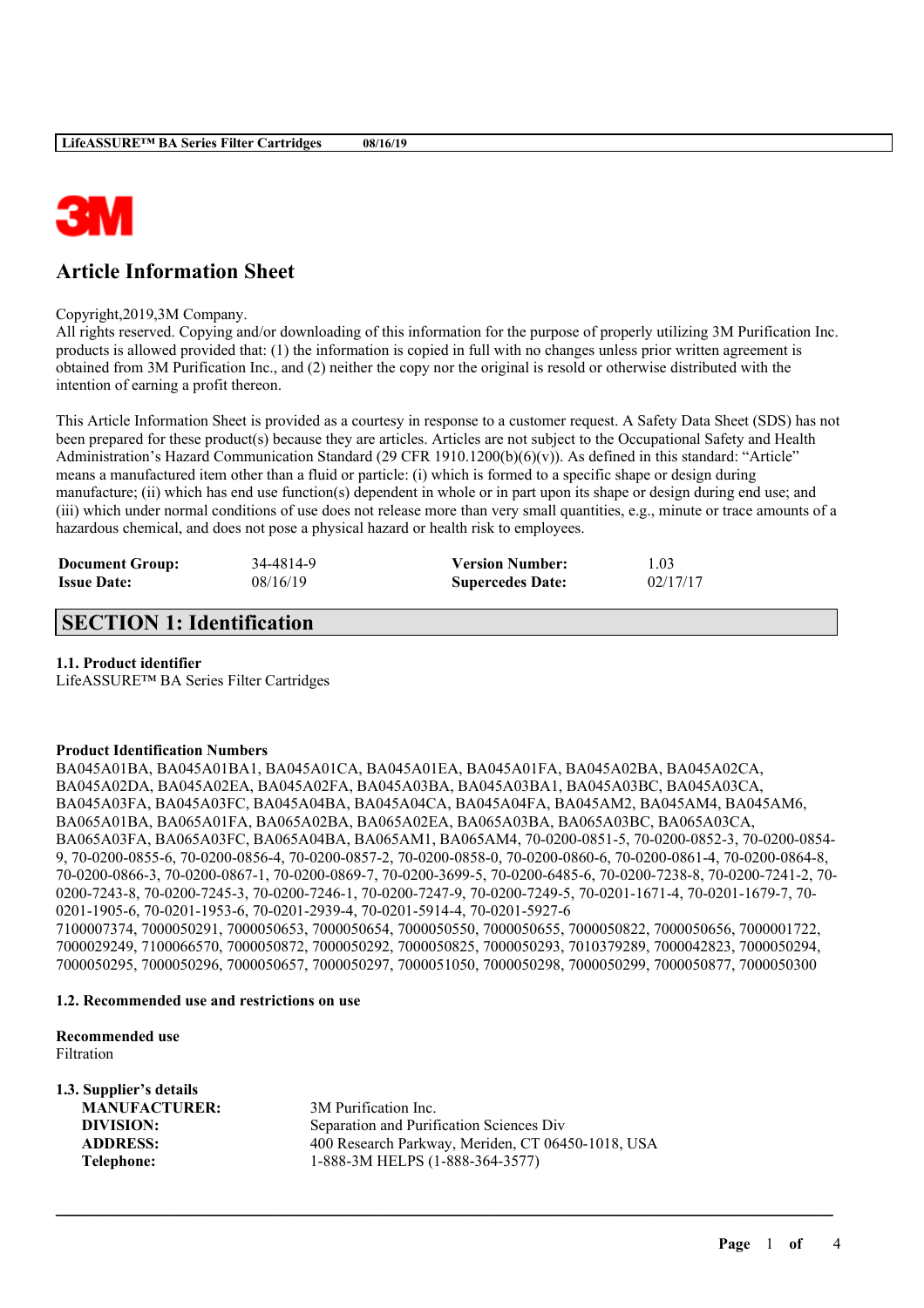#### **1.4. Emergency telephone number**

1-800-364-3577 or (651) 737-6501 (24 hours)

# **SECTION 2: Hazard identification**

This product is exempt from hazard classification according to OSHA Hazard Communication Standard, 29 CFR 1910.1200.

### **SECTION 3: Composition/information on ingredients**

| Ingredient                                          | C.A.S. No. | $\%$ by Wt |
|-----------------------------------------------------|------------|------------|
| Polypropylene Parts: (Cage, Core, End-Cap Adapters, | Mixture    | $55 - 85$  |
| Media Support Layers)                               |            |            |
| Nylon 6,6 Microporous Membrane                      | Mixture    | $15 - 35$  |
| <b>Stainless Steel Reinforcing Ring</b>             | Mixture    | < б        |
| Gasket and O-Ring Material                          | Mixture    |            |

### **SECTION 4: First aid measures**

#### **4.1. Description of first aid measures**

#### **Inhalation:**

No need for first aid is anticipated.

**Skin Contact:** No need for first aid is anticipated.

**Eye Contact:** No need for first aid is anticipated.

#### **If Swallowed:**

No need for first aid is anticipated.

### **SECTION 5: Fire-fighting measures**

In case of fire: Use a fire fighting agent suitable for ordinary combustible material such as water or foam.

#### **SECTION 6: Accidental release measures**

**6.1. Personal precautions, protective equipment and emergency procedures** Not applicable.

#### **6.2. Environmental precautions**

Not applicable.

# **6.3. Methods and material for containment and cleaning up**

Not applicable.

# **SECTION 7: Handling and storage**

#### **7.1. Precautions for safe handling**

This product is considered to be an article which does not release or otherwise result in exposure to a hazardous chemical

 $\mathcal{L}_\mathcal{L} = \mathcal{L}_\mathcal{L} = \mathcal{L}_\mathcal{L} = \mathcal{L}_\mathcal{L} = \mathcal{L}_\mathcal{L} = \mathcal{L}_\mathcal{L} = \mathcal{L}_\mathcal{L} = \mathcal{L}_\mathcal{L} = \mathcal{L}_\mathcal{L} = \mathcal{L}_\mathcal{L} = \mathcal{L}_\mathcal{L} = \mathcal{L}_\mathcal{L} = \mathcal{L}_\mathcal{L} = \mathcal{L}_\mathcal{L} = \mathcal{L}_\mathcal{L} = \mathcal{L}_\mathcal{L} = \mathcal{L}_\mathcal{L}$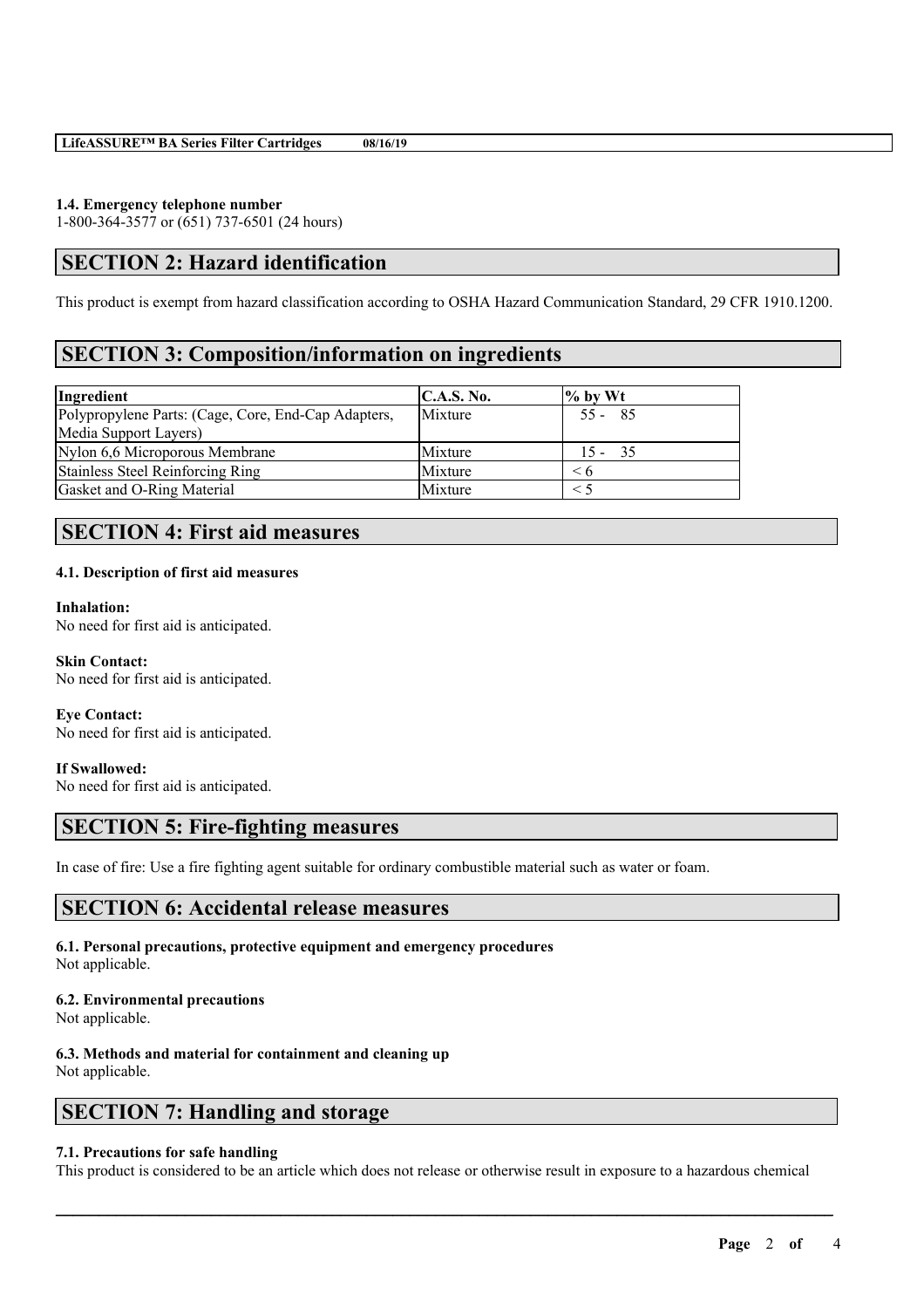under normal use conditions.

**7.2. Conditions for safe storage including any incompatibilities**

No special storage requirements.

### **SECTION 8: Exposure controls/personal protection**

This product is considered to be an article which does not release or otherwise result in exposure to a hazardous chemical under normal use conditions. No engineering controls or personal protective equipment (PPE) are necessary.

 $\mathcal{L}_\mathcal{L} = \mathcal{L}_\mathcal{L} = \mathcal{L}_\mathcal{L} = \mathcal{L}_\mathcal{L} = \mathcal{L}_\mathcal{L} = \mathcal{L}_\mathcal{L} = \mathcal{L}_\mathcal{L} = \mathcal{L}_\mathcal{L} = \mathcal{L}_\mathcal{L} = \mathcal{L}_\mathcal{L} = \mathcal{L}_\mathcal{L} = \mathcal{L}_\mathcal{L} = \mathcal{L}_\mathcal{L} = \mathcal{L}_\mathcal{L} = \mathcal{L}_\mathcal{L} = \mathcal{L}_\mathcal{L} = \mathcal{L}_\mathcal{L}$ 

# **SECTION 9: Physical and chemical properties**

#### **9.1. Information on basic physical and chemical properties**

| Appearance                             |                   |
|----------------------------------------|-------------------|
| <b>Physical state</b>                  | Solid             |
| Color                                  | White             |
| Odor                                   | Odorless          |
| <b>Odor threshold</b>                  | Not Applicable    |
| pН                                     | Not Applicable    |
| <b>Melting point</b>                   | No Data Available |
| <b>Boiling Point</b>                   | Not Applicable    |
| <b>Flash Point</b>                     | No flash point    |
| <b>Evaporation rate</b>                | Not Applicable    |
| <b>Flammability (solid, gas)</b>       | Not Classified    |
| <b>Flammable Limits(LEL)</b>           | No Data Available |
| <b>Flammable Limits(UEL)</b>           | No Data Available |
| <b>Vapor Pressure</b>                  | Not Applicable    |
| <b>Vapor Density</b>                   | Not Applicable    |
| <b>Density</b>                         | No Data Available |
| <b>Specific Gravity</b>                | No Data Available |
| <b>Solubility In Water</b>             | Not Applicable    |
| Solubility- non-water                  | Not Applicable    |
| Partition coefficient: n-octanol/water | Not Applicable    |
| <b>Autoignition temperature</b>        | No Data Available |
| <b>Decomposition temperature</b>       | No Data Available |
| <b>Viscosity</b>                       | Not Applicable    |

# **SECTION 10: Stability and reactivity**

This material is considered to be non reactive under normal use conditions.

### **SECTION 11: Toxicological information**

#### **Inhalation:** No health effects are expected

**Skin Contact:** No health effects are expected

**Eye Contact:** No health effects are expected